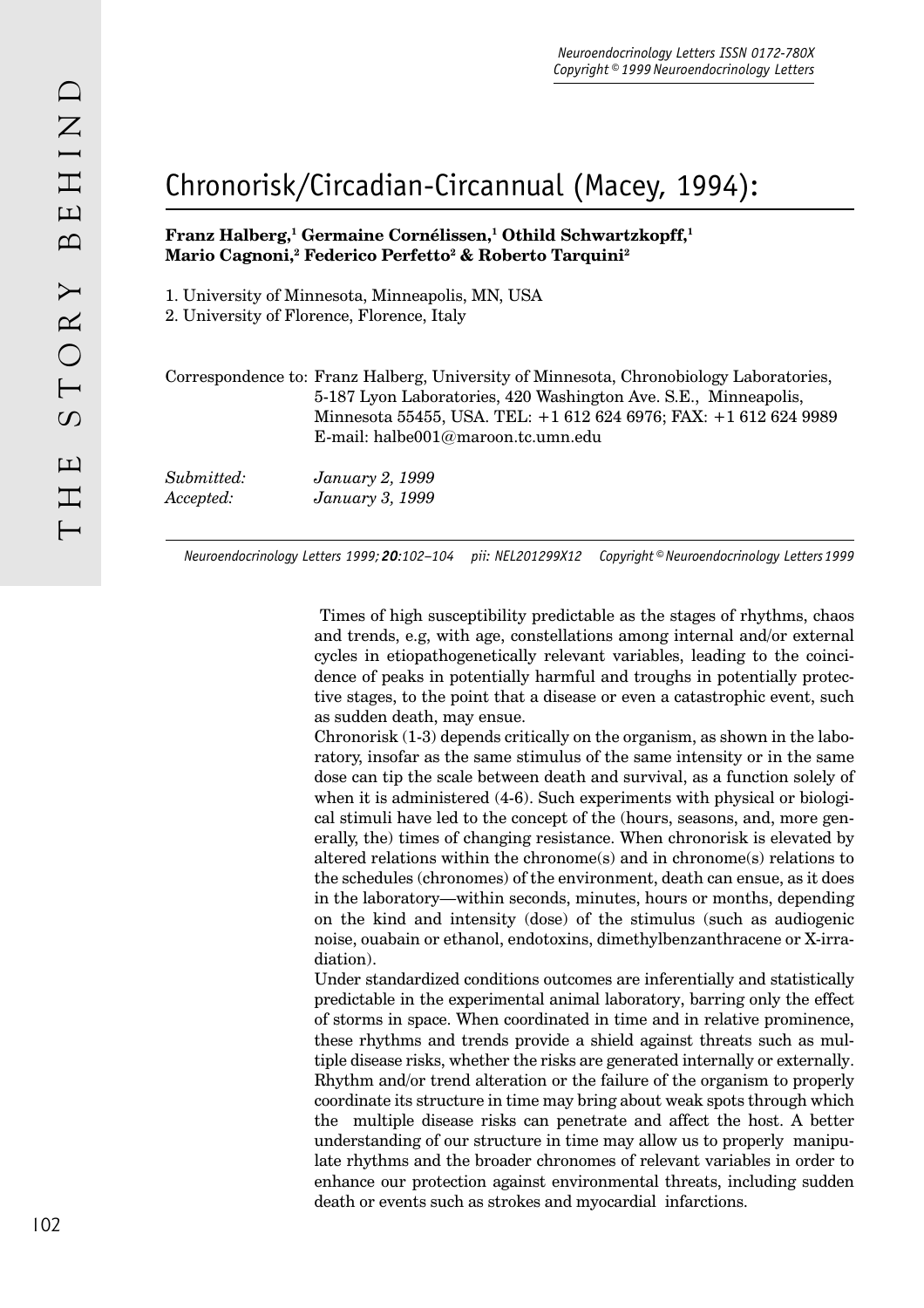Rhythm assessment, beyond the computation of a mean value, provides valuable information concerning chronorisk. For instance, an increased incidence combined with an amplified, phase-shifted circadian rhythm of premature ventricular beats in a 24-hour electrocardiogram performed after a myocardial infarction characterizes patients who die suddenly within 5 years as compared to those who survive (3). A rather complete chronome has been mapped to characterize the incidence of sudden infant death syndrome (SIDS) (7): there is a statistically highly significant difference of over one month in the age of peak incidence of SIDS vs. infant deaths from all other recorded causes, suggesting that an age of higher susceptibility for SIDS may be programmed congenitally. Prominent about-10-yearly, about-yearly, about-weekly, about-half-weekly and about-daily changes in the incidence of SIDS suggest that the ensemble of temporal features leading to SIDS may constitute an inopportune set of phase and amplitude relations among genetically programmed multifrequency rhythms and age trends (7). Similar patterns are found for the incidence of adult sudden death, myocardial infarction and stroke, among other conditions.

The increased incidence of myocardial infarctions and of other vascular diseases in the morning has been temporally, albeit not causally, associated with the morning increase in blood pressure and in platelet aggregability, concentrations of coagulant factors and blood viscosity, and the concomitant decrease in fibrinolytic activity, producing a state of hypercoagulability (8). About half-weekly and about-weekly rhythms have also been demonstrated in a measure of platelet viability, glutathione content in platelet-rich plasma stored in vitro (9). The importance of circasemiseptans in relation to the circulation is revealed by their demonstration in the beating of single cardiac cells in vitro (10). In vivo, blood pressure and heart rate free-run for several months under conditions of social isolation in a cave and afterward (11).

The phase relations between the incidence of several cerebrocardiovascular events and prominent rhythms characterizing physiologic variables have been further examined, beyond the circadian system. Circaseptan and circannual periodic components of blood pressure, await further mapping with cholesterol, triglycerides, catecholamines and aspects of vascular tone and blood clotting for a further understanding of underlying mechanisms. Cholesterol and triglycerides exhibit circannual, circaseptan as well as circadian variations (12).

Physiologic monitoring combined with chronobiologic analysis can recognize the presence of a heightened vascular disease risk, e.g., by an elevated circadian amplitude of blood pressure, already at birth (13, 14) and in adolescence (15), yet the extent of about 10-yearly modulations, the presence of which has been ascertained, remains to be thoroughly mapped. In adults, an elevated circadian amplitude of blood pressure is associated with an increased left ventricular mass index and precedes the occurrence of MESOR-hypertension (16). The circannual amplitude of diastolic blood pressure, assessed longitudinally by several 24-hour profiles of clinically healthy women on two continents (Minnesota, USA, and Kyushu, Japan), correlates negatively with the familial and personal risk of developing high blood pressure or related diseases later in life, as does the amplitude of the hormone aldosterone (17). The circannual amplitude of aldosterone correlates negatively with the circadian MESOR of diastolic blood pressure as well as with the questionnaire-derived cardiovascular disease risk index. Discrimination and classification techniques applied to these data have singled out aldosterone as a classifier of cardiovascular disease risk, a finding qualified by the circannual stagedependence of the discriminating power of aldosterone as such a classifier  $(18)$ 

## REFERENCES

- 1. Tarquini B, Benvenuti M, Moretti R, Neri B, Cagnoni M, Halberg F (1979) Atherosclerotic chronorisk, recognized by autorhythmometry combined with hemopsies as a step toward chronophylaxis. Chronobiologia 6: 162–163
- 2. Cugini P (1987) Chronorisk: conceptualization and systematization of a fundamental aspect of clinical risk. In: Social Diseases and Chronobiology: Proc. 3rd International Symposium on Social Diseases and Chronobiology, Florence, Italy, Nov. 29, 1986, Tarquini B (ed) Esculapio, Bologna, pp 163–182
- 3. Cornelissen G, Bakken E, Delmore P, Orth-Gomer K, Akerstedt T, Carandente O, Carandente F, Halberg F (1990) From various kinds of heart rate variability to chronocardiology. Am. J. Cardiol 66: 863–868
- 4. Halberg F (1960) Temporal coordination of physiologic function. Cold Spr. Harb. Symp. qu ant. Biol. 25: 289–310
- 5. Haus E (1964) Periodicity in response and susceptibility to environmental stimuli. Ann NY Acad Sci 117: 281–291
- 6. Scheving LE (1976) The dimension of time in biology and medicine: chronobiology. Endeavour 35: 66–72
- 7. Halberg F, Breus TK, Cornelissen G, Bingham C, Hillman DC, Rigatuso J, Delmore P, Bakken E, International Womb-to-Tomb Chronome Initiative Group: Chronobiology in space. University of Minnesota/Medtronic Chronobiology Seminar Series, #1, December 1991, 21 pp of text, 70 figures
- 8. Zaslavskaya RM (1991) Chronodiagnosis and chrono-therapy of cardiovascular diseases. Moscow: Medicina, 319 pp
- 9. Radha E, Halberg F. Rhythms of isolated platelet glutathione, aging and the internal evolution of species. In: Advances in Chronobiology, Part A, Proc. XVII Int. Conf. Int. Soc. Chronobiol, Little Rock, Ark, USA, Nov. 3–7, 1985, Pauly JE, Scheving LE (eds) Alan R Liss, New York, 1987, pp 173–180
- 10. Han HW, Shao DL, Wu JY, Cornelissen G, Halberg F (1991) Chronobiologic approach to beat-to-beat variations of cultured murine myocardial cells. Cell Biophysics 18: 217–229

103